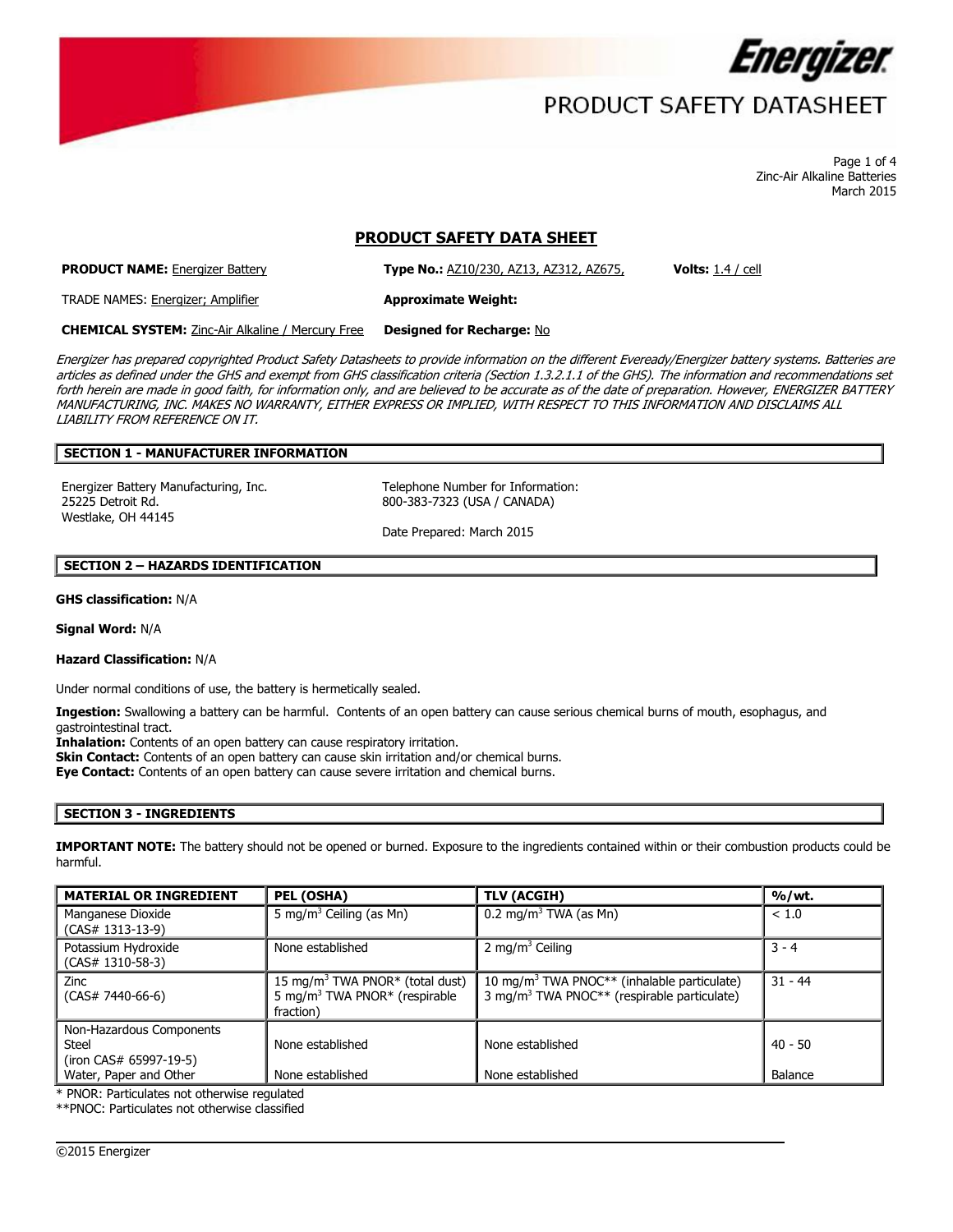

# PRODUCT SAFFTY DATASHFFT

Page 2 of 4 Zinc-Air Alkaline Batteries March 2015

### **SECTION 4 – FIRST AID MEASURES**

**Ingestion:** Do not induce vomiting or give food or drink. Seek medical attention immediately. CALL NATIONAL BATTERY INGESTION HOTLINE for advice and follow-up (202-625-3333) collect day or night.

**Inhalation:** Provide fresh air and seek medical attention.

**Skin Contact:** Remove contaminated clothing and wash skin with soap and water. If a chemical burn occurs or if irritation persists, seek medical attention.

**Eye Contact:** Immediately flush eyes thoroughly with water for at least 15 minutes, lifting upper and lower lids, until no evidence of the chemical remains. Seek medical attention.

### **SECTION 5 - FIRE FIGHTING MEASURES**

In case of fire, it is permissible to use any class of extinguishing medium on these batteries or their packing material. Cool exterior of batteries if exposed to fire to prevent rupture.

Fire fighters should wear self-contained breathing apparatus.

### **SECTION 6 - ACCIDENTAL RELEASE MEASURES**

To cleanup leaking batteries:

**Ventilation Requirements:** Room ventilation may be required in areas where there are open or leaking batteries.

**Eye Protection:** Wear safety glasses with side shields if handling an open or leaking battery. **Gloves:** Use neoprene or natural rubber gloves if handling an open or leaking battery. Battery materials should be collected in a leak-proof container.

### **SECTION 7 - HANDLING AND STORAGE**

**Storage:** Store in a cool, well ventilated area. Elevated temperatures can result in shortened battery life.

**Mechanical Containment:** Zinc-air alkaline batteries require oxygen for operation. Do not seal the battery in an airtight or watertight container. This could result in blockage of air access holes and premature battery failure. Batteries normally evolve hydrogen which, when combined with oxygen from the air, can produce a combustible or explosive mixture unless vented. If such a mixture is present, short circuits, high temperature, or static sparks can cause an ignition.

Do not obstruct safety release vents on batteries. Encapsulation (potting) of batteries will not allow cell venting and can cause high pressure rupture.

**Handling:** Accidental short circuit for a few seconds will not seriously affect the battery. Prolonged short circuit will cause the battery to lose energy, and can cause the safety release vent to open. Sources of short circuits include jumbled batteries in bulk containers, metal jewelry, metal covered tables or metal belts used for assembly of batteries into devices.

If soldering or welding to the battery is required, consult your Energizer Battery Manufacturing, Inc. representative for proper precautions to prevent seal damage or short circuit.

**Charging:** This battery is manufactured in a charged state. It is not designed for recharging. Recharging can cause battery leakage or, in some cases, high pressure rupture. Inadvertent charging can occur if a battery is installed backwards.

**Labeling:** If the Eveready / Energizer Battery label or package warnings are not visible, it is important to provide a package and/or device label stating:

 $\overline{\phantom{a}}$ 

**WARNING:** do not install backwards, charge, put in fire, or mix with other battery types. May explode or leak causing injury. **Replace all batteries at the same time.**

Where accidental ingestion of small batteries is possible, the label should include:

Keep away from small children. If swallowed, promptly see doctor; have doctor phone (202) 625-3333 collect.

### **SECTION 8 - EXPOSURE CONTROLS/PERSONAL PROTECTION**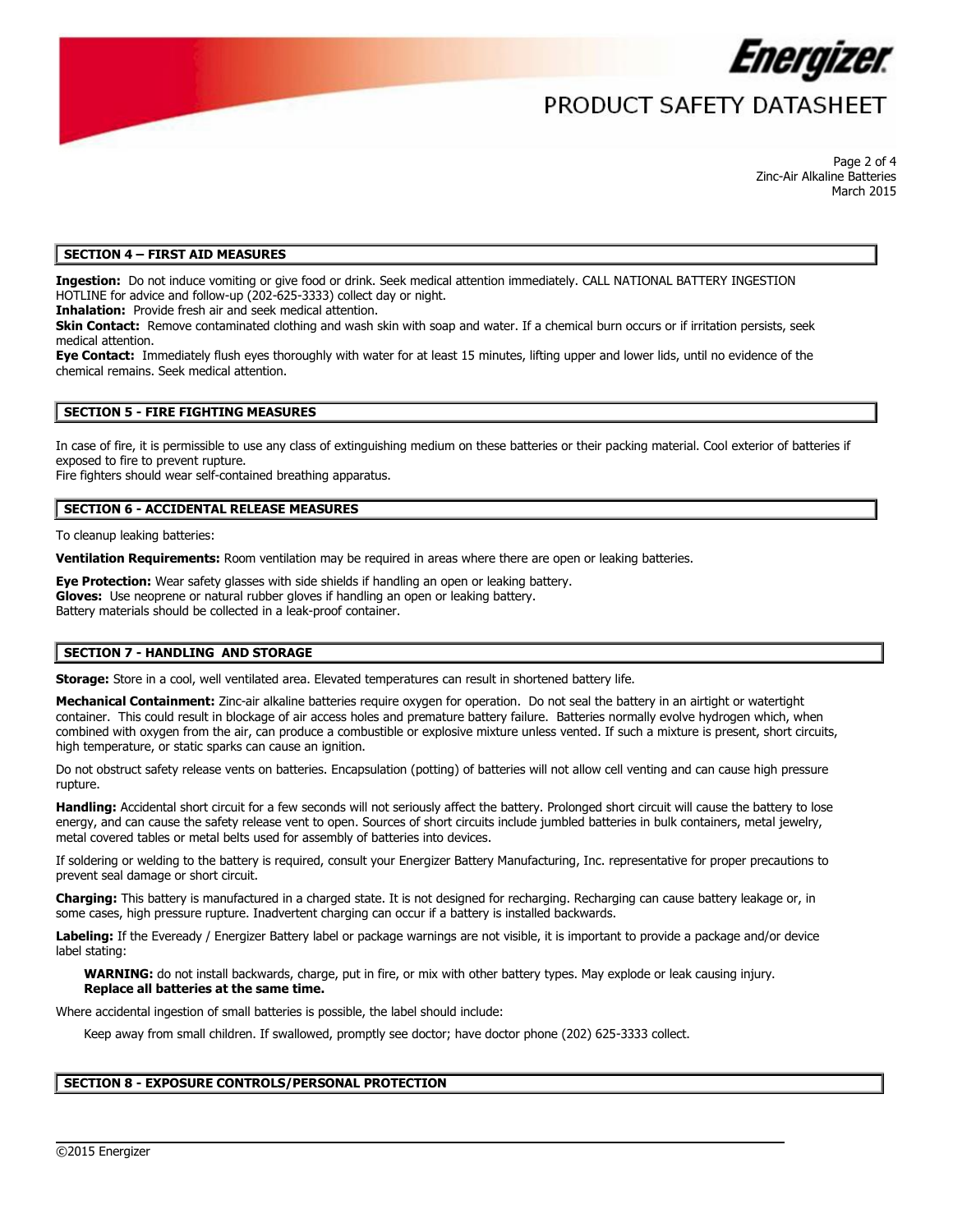

# PRODUCT SAFETY DATASHEET

Page 3 of 4 Zinc-Air Alkaline Batteries March 2015

**Ventilation Requirements:** Not necessary under normal conditions.

**Respiratory Protection:** Not necessary under normal conditions.

**Eye Protection:** Not necessary under normal conditions. **Gloves:** Not necessary under normal conditions.

### **SECTION 9 – PHYSICAL AND CHEMICAL PROPERTIES**

| Appearance (physical state, color, etc.): | Solid object                  |
|-------------------------------------------|-------------------------------|
| Upper Explosive Limits:                   | Not applicable for an Article |
| Lower Explosive Limits                    | Not applicable for an Article |
| Odor                                      | No odor                       |
| Vapor Pressure (mm Hg @ 25°C)             | Not applicable for an Article |
| <b>Odor Threshold</b>                     | No odor                       |
| Vapor Density (Air = $1$ )                | Not applicable for an Article |
| pH                                        | Not applicable for an Article |
| Density $(g/cm^3)$                        | $1.7 - 2.0$                   |
| Melting point/Freezing Point              | Not applicable for an Article |
| Solubility in Water (% by weight)         | Not applicable for an Article |
| Boiling Point @ 760 mm Hg (°C)            | Not applicable for an Article |
| <b>Flash Point</b>                        | Not applicable for an Article |
| Evaporation Rate (Butyl Acetate = $1$ )   | Not applicable for an Article |
| Flammability                              | Not applicable for an Article |
| <b>Partition Coefficient</b>              | Not applicable for an Article |
| Auto-ignition Temperature                 | Not applicable for an Article |
| Decomposition Temperature                 | Not applicable for an Article |
| Viscosity                                 | Not applicable for an Article |

 $\overline{\phantom{a}}$ 

## **SECTION 10 – STABILITY AND REACTIVITY**

Zinc-Air alkaline batteries do not meet any of the criteria established in 40 CFR 261.2 for reactivity.

## **SECTION 11 – TOXICOLOGICAL INFORMATION**

Under normal conditions of use, zinc-air alkaline batteries are non-toxic.